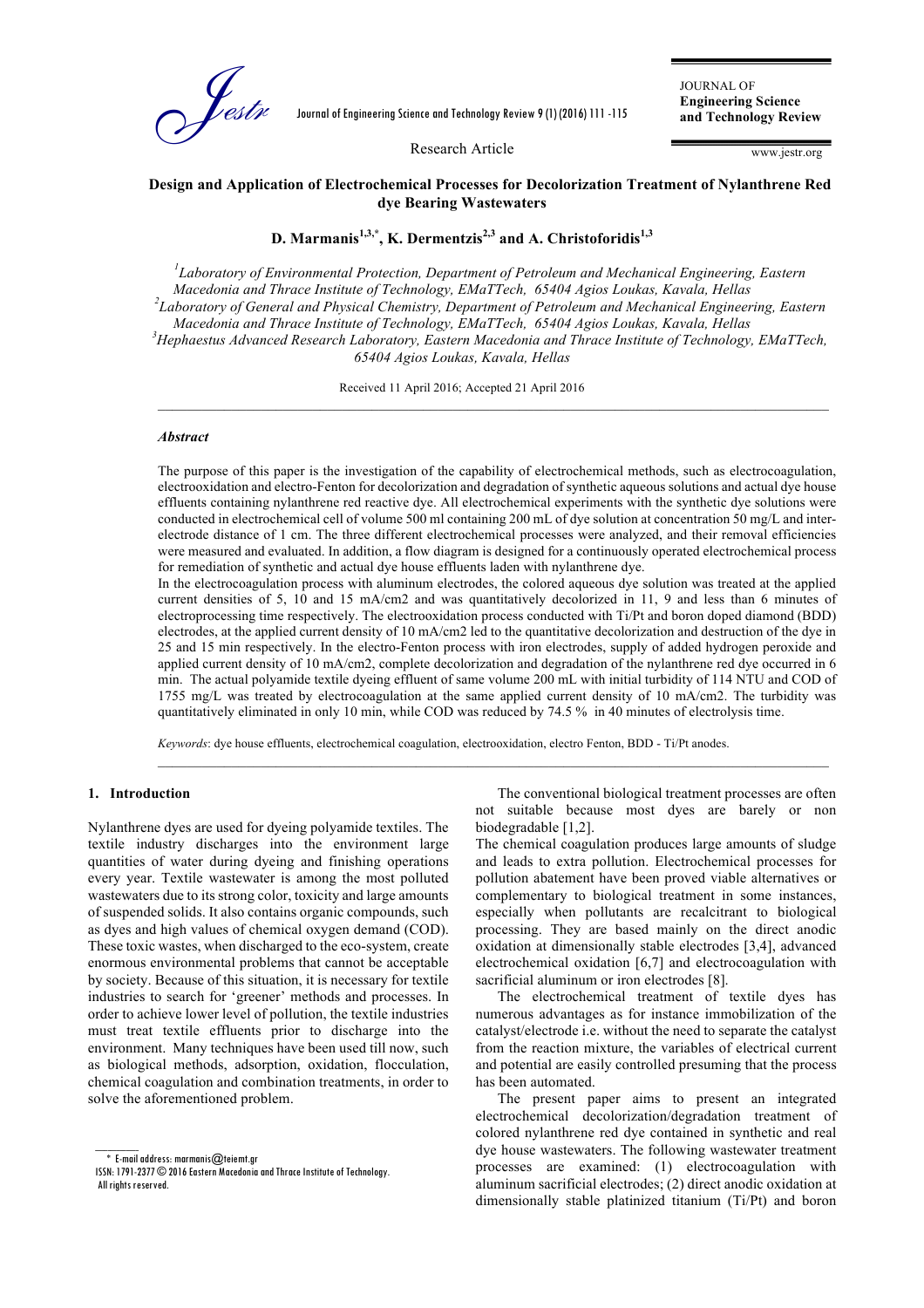doped diamond (BBD) electrodes; (3) advanced electrochemical oxidation using the electro-Fenton process with sacrificial iron anode and added hydrogen peroxide. The decolorization of the treated solutions was followed by spectrophotometry, turbidity and COD measurements. The efficiencies of the three different electrochemical processes are compared and evaluated.

#### **2. Materials and Methods**

#### **2.1. Materials**

NaCl, Na<sub>2</sub>SO<sub>4</sub> H<sub>2</sub>SO<sub>4</sub>, NaOH and H<sub>2</sub>O<sub>2</sub> were of analytical grade (Merck). The value of pH was adjusted with 0.1 M solutions of  $H_2SO_4$  and NaOH when it was required. The actual polyamide textile dyeing effluent was received from a dye house located in Northern Greece. The reactive dye nylanthrene red B-2BSA was purchased from Kyke (CB Number: CB5412967). Its structure is shown in Figure 1.



**Fig. 1.** Chemical structure of reactive dye Nylanthrene Red B-2BSA, Mr: 467.78, Molecular Formula:  $C_{17}H_{10}CIF_3N_3NaO_4S$ 

#### **2.2. Apparatus**

A laboratory DC power supply apparatus (Agilent E3612A, USA) was used to maintain constant DC current. Voltage and current were measured by a multimeter (PHYWE). Conductivity was measured by means of a conductιvity meter (inoLab Cond. Level 1, WTW). The pH and the temperature were measured using a WTW pH-meter. Electrolyses were conducted at room temperature in a cylindrical glass cell under slow stirring with a magnetic bar at 500 rpm.

The electrodes used for electrooxidation were two platinized titanium plates (Ti/Pt) each one serving as anode and cathode or one BDD anode and one graphite cathode. For the electrocoagulation and electro-Fenton experiments two aluminum and two iron plates were used, respectively. All electrodes used were of the same dimensions 5x10x0.1 cm, they were immersed 6 cm deep in the treated solution, and their effective area was  $30 \text{ cm}^2$ .

#### **2.3. Analytical Procedures**

UV-VIS Spectrophotometry (HITACHI U- 2000, Japan) was used for measuring dye concentrations. Known concentrations of the nylanthrene red B-2BSA dye solution were scanned at optimum absorption wavelength of 496 nm for generating the calibration plot. Samples were diluted using distilled water if the absorbance exceeded the range of calibration curve. All samples were filtered using polytetrafluorethylene filters with a pore size of 0.45 µm (Whatman). The COD was measured using a COD reactor (Thermoreaktor TR 420, MERCK) and a direct reading spectrophotometer (Spectroquant Pharo100, MERCK). The

turbidity of treated wastewater samples was analyzed with a turbidimeter (AQUALYTIC AL-100).

## **2.4. Experimental Procedures**

All electrochemical experiments: electrocoagulation, electrooxidation and electro-Fenton were conducted in the 500 ml electrochemical reactor with solutions of 200 mL and 50 mg/L dye. The interelectrode distance was 1 cm.  $H_2O_2$  was added to the reactor during the electro-Fenton process. The concentrations of Na<sub>2</sub>SO<sub>4</sub> and NaCl were 2 g/L and 0.5 g/L. The applied current densities were 5, 10 and 15 mA/cm<sup>2</sup> for electrocoagulation and 10 mA/cm<sup>2</sup> for electrooxidation and electro-Fenton. The near neutral pH of the synthetically prepared and the actual wastewater samples needed no adjustment for the electrocoagulation treatment, whereas it was adjusted to 3 for the electro-Fenton and electrooxidation experiments.

#### **3. Results and discussion**

### **3.1. Removal of nylanthrene red by electrocoagulation**

Electrocoagulation (EC) is an electrochemical method closely related to chemical coagulation. EC is a process consisting of creating metallic hydroxide flocs inside the wastewater by electrodissolution of soluble anodes made of aluminum or iron. The main reactions occurring during electrocoagulation produce aluminum ions at the sacrificial anode and hydroxide ions as well hydrogen gas at the cathode according to reactions (1-2):

$$
Al \rightarrow Al^{3+} + 3e- \qquad (anode) \qquad (1)
$$

$$
2H_2O + 2e^- \rightarrow H_2 + 2OH
$$
 (cathode) (2)

The generated  $Al^{3+}$  and OH- ions react to form the known gelatinous coagulant  $AI(OH)$ <sub>3</sub>, effecting the coagulation and coprecipitation of particulates from the solution by adsorption.

The effect of current density and operating time are presented using two sacrificial aluminum electrodes as anode and cathode at different current densities. Na<sub>2</sub>SO<sub>4</sub> (2 g/L) and NaCl (0.5 g/L) were used as supporting electrolyte to increase the solution conductivity (1980 mS/cm) and therefore reduce the resistance and the electrical energy consumption. The value of pH needed no adjustment as it lies in the optimum near neutral region [9].

According to Fig. 2, for the three current densities 5, 10 and 15 mA/cm<sup>2</sup> the initial concentration of 50 mg/L nylanthrene red fell under the detection limit (0.008 mg/L) in 11, 9 and 6 minutes of electrolysis time respectively. The removal rate is faster with increasing current density [10], because the current density determines the coagulant dosage rate, the bubble production rate and size and the flocs growth resulting in a faster removal of pollutants.

During the electrocoagulation process the molecules of nylanthrene red dye are not destructed. The dye molecules are absorbed and relocated as a whole in the electrogenerated  $Al(OH)$ <sub>3</sub> precipitate. The electrical energy consumption for the current density of 10 mA/cm<sup>2</sup> was calculated to  $1.63$  $kWh/m<sup>3</sup>$  of treated dye solution.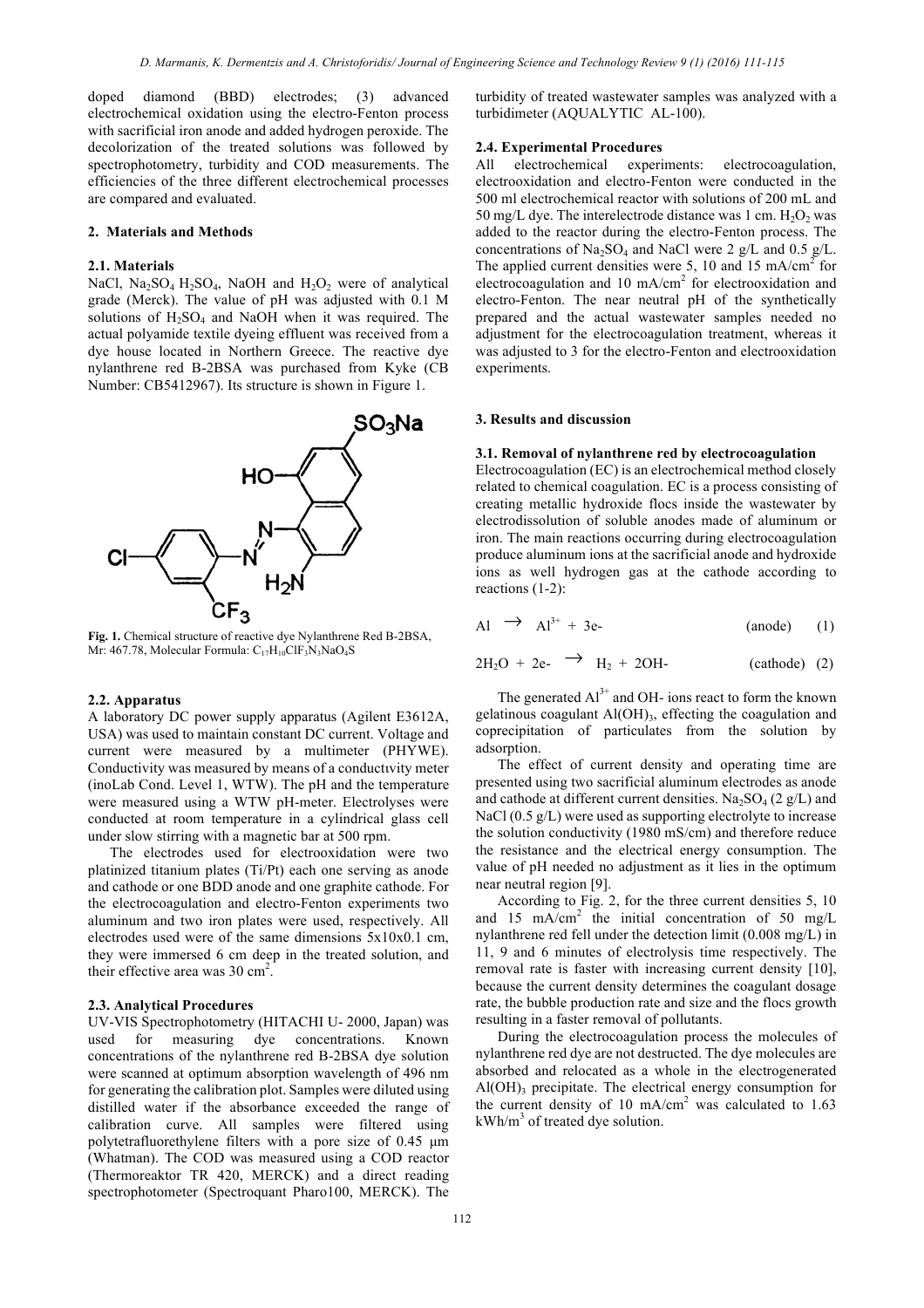

**Fig, 2**. Effect of applied current density on residual dye concentration versus timeduring electrocoagulation treatment of aqueous nylanthrene red due solution.

**3.2. Degradation of Nylanthrene Red by electro-oxidation.** 

Organic matter can be anodically destroyed in two different mechanisms: A) direct oxidation, where the pollutants are adsorbed on the anode surface and destroyed by the electron transfer reaction and B) indirect oxidation in the liquid bulk by the electrochemically generated intermediate oxidants, such as free hydroxyl radicals OH<sup>\*</sup>, hydrogen peroxide  $H_2O_2$ , chlorine  $Cl_2$  and peroxodisulfate,  $S_2O_8^2$ , according to reactions (3-6):

$$
H_2O \to OH^* + H^+ + e \tag{3}
$$

$$
2OH^* \to H_2O_2 \tag{4}
$$

$$
2Cl^- \to Cl_2 + 2e \tag{5}
$$

$$
2SO_4^{2-} \to S_2O_8^{2-} + 2e \tag{6}
$$

In anodic oxidation organic pollutants are attacked mainly by the absorbed free hydroxyl radicals formed as intermediates from water oxidation at the surface of dimensionally stable anodes (BDD, TiO<sub>2</sub>, IrO<sub>2</sub>, PbO<sub>2</sub>, Pt or graphite).

The most powerful oxidant in water is the hydroxyl radical with a redox potential of 2.8 V versus the normal hydrogen electrode (NHE). Chemical Advanced Oxidation Processes (AOPs) and Electrochemical Advanced Oxidation Processes (EAOPs), therefore, are characterized by the production and use of these hydroxyl radicals for oxidative destruction of organic substances. BDD electrodes show the largest overvoltage for oxygen production and the widest potential window in water ever found for an electrode material [11-13]. These electrodes are also chemically and mechanically stable. Therefore, BDD electrodes, compared to Ti/Pt are more suited for producing free OH<sup>\*</sup> radicals and performing EAOPs with very high current efficiencies [3,12].

The degradation of nylanthrene red B-2BSA from aqueous solution of 50 mg/L was investigated by direct electro-oxidation at platinized titanium Ti/Pt and BBD anodes. Na<sub>2</sub>SO<sub>4</sub> (2 g/L) and NaCl (0.5 g/L) were used as supporting electrolytes.  $H_2SO_4$  was added to the dye solution until it reached the optimum value of  $pH = 3$ . As it has been shown, [3], acidic electrolyte solutions favor the electrooxidation process by increasing the oxidation power of the intermediate oxidants (OH<sup>\*</sup>, H<sub>2</sub>O<sub>2</sub>, Cl<sub>2</sub>, S<sub>2</sub>O<sub>8</sub><sup>2</sup>) which are produced during the electrooxidation treatment of organic pollutants. Thus the optimum acidic solution of  $pH = 3$  was selected as the operation pH. The applied current density was held at 5 mA/cm<sup>2</sup>. It can be shown in Fig. 3 that the nylanthrene red dye concentration of 50 mg/L was completely reduced in 15 and 25 minutes of electrolysis time with BDD and Ti/Pt anodes respectively. The electrical energy consumption for the current density of 10 mA/cm<sup>2</sup> was calculated to  $3.52$  kWh/m<sup>3</sup> of treated dye solution.



**Fig. 3.** Residual dye concentration versus time during electrooxidation of nylanthrene red solution at Ti/Pt and BBD anodes

#### **3.3. Degradation of nylanthrene red by electro-Fenton**

Fenton's reagent is an acidic mixture of hydrogen peroxide and  $Fe<sup>2+</sup>$  ions, where free hydroxyl radicals with high oxidative power are produced according to reaction (7):

$$
\text{Fe}^{2+} + \text{H}_2\text{O}_2 \quad \rightarrow \quad \text{Fe}^{3+} + \text{OH}^* \quad + \text{OH} \tag{7}
$$

Recently, the Fenton's reagent has been produced in situ electrochemically (electro-Fenton by addition of  $H_2O_2$  and electrochemical production of  $Fe<sup>2+</sup>$  ions with a sacrificial Fe anode according to the anodic reaction (8):

$$
Fe \rightarrow Fe^{2+} + 2e- \tag{8}
$$

A part of OH<sup>-</sup> ions produced from Fenton's reaction (3) react with the electroregenerated  $Fe<sup>2+</sup>$  ions and precipitate as  $Fe(OH)$ <sub>3</sub>. Therefore, the organic pollutants can be removed by electrooxidation with OH\* radicals and simultaneously by electrocoagulation with the  $Fe(OH)$ <sub>3</sub> precipitate [6,14].

Fenton reagent is generally conducted in acidic solutions with pH values ranging from 2 to 4 with the optimal value of  $pH=3$ . Hence, the dye solution was acidified with  $H_2SO_4$  for pH value equal to 3. The electro-Fenton experiment was conducted at the applied current density of  $5 \text{ mA/cm}^2$  with iron plate electrodes as anode and cathode and addition of 2 ml  $H_2O_2$  1M solution every 2 minutes during electroprocessing. The solution pH tending to increase slightly during the process was monitored and adjusted with a dilute  $H_2SO_4$  solution to the optimal pH value of 3. It can be shown in Fig. 4 that the initial concentration of 50 mg/L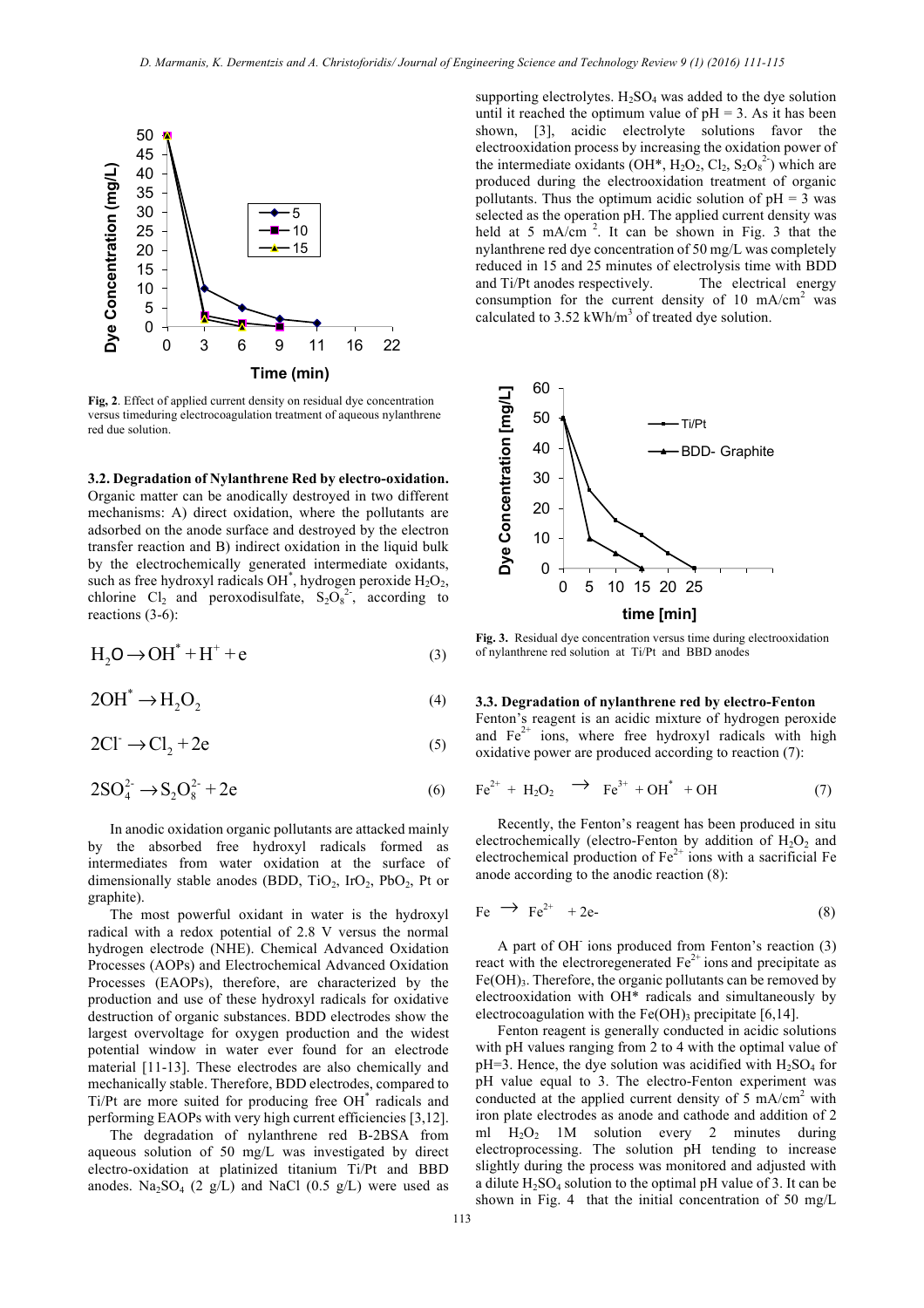Nylanthrene Red dye was completely decolorized and degraded in 6 minutes of electrolysis time. The electro-Fenton process is faster compared to the direct electrooxidation due to the fast reaction of the nylanthrene dye and its molecule fragments with the very reactive OH\* radicals generated from corresponding reaction equation (7).

In addition to electro-Fenton degradation, the nylanthrene red dye and its molecule fragments can partially be absorbed and co-precipitate with the generated  $Fe(OH)$ <sub>3</sub> flocs and therefore be removed by electrocoagulation as pointed out in section 3.1.



**Fig. 4.** Residual dye concentration versus time during electro-Fenton treatment of nylanthrene red solution

The electrical energy consumption for the current density of 10 mA/cm<sup>2</sup> was calculated to  $3.52$  kWh/m<sup>3</sup> of treated dye solution.

## **3.4. Treatment of actual dye house effluent**

The applicability of the electrocoagulation processes for treating actual dye house wastewaters was validated by treating an industrial effluent sample collected from a polyamide textile dyeing unit. The main characteristics of the effluent sample before and after the electrocoagulation treatment are shown in Table 1.

**Table 1.** Main characteristics of the treated actual dye house effluent.

| <b>Parameter</b> | <b>Before</b> | After treatment |
|------------------|---------------|-----------------|
|                  | treatment     |                 |
| Color            | reddish       | colorless       |
| pΗ               | 63            | 78              |
| Turbidity (NTU)  | 114           | 02              |
| $COD$ (mg/L)     | 1755          |                 |

The relatively high COD content of the wastewater indicates the presence of organic compounds added to the dyeing baths as dyeing auxiliaries e.g. brighteners, levelers, complexing and wetting agents.

At a constant current density of 10  $mA/cm<sup>2</sup>$  the initial turbidity of 114 NTU was quantitatively reduced (>99.8 %) to 0.2 NTU in only 10 minutes of electroprocessing time. COD was reduced from the initial value of 1755 to a final value of 448 mg/L, showing a reduction of 74.5 % in 40 minutes. It reached then a plateau and remained almost constant at longer electrolysis time. The value of pH showed a slight increase from 6.3 to 7.8. The reddish color of the wastewater sample was completely disappeared in 40 minutes. Compared to color removal from synthetic solutions, the decolorization rate of the treated actual wastewater seems to be slower. This should be attributed to the presence of the organic compounds, which also compete for absorption on the  $Al(OH)$ <sub>3</sub> coagulant flocs resulting in a substantial reduction of the dye removal. The electrical energy consumption for the current density of 10 mA/cm<sup>2</sup> was calculated to  $8.74$  kWh/m<sup>3</sup> of treated wastewater.

#### **3.5. Prespectives**

A flow diagram is designed for treatment of actual industrial dye house effluents by continuously operated electrochemical process.

Wastewater generated by textile dyeing processes is channeled to a cylindrical wastewater deposit point. Next, it is transferred to an electrochemical reactor (EC- reactor) by means of a feed pump, following the wastewater's having passed through a flow meter for measuring purposes and a filter for removal of undesirable impurities.

Many are the electrochemical processes that wastewater undergoes within an EC-Reactor (such as electrocoagulation; electrooxidation; and electro-Fenton), at room temperature and via moderate magnetic stirring. Additionally, electrodes connected to a DC power supply are used for the provision of direct electric current flow and the monitoring of voltage and current limits. Photometric, pH, conductivity, temperature, and COD (Chemical Oxygen Demand) measurements are performed to check the progress of the wastewater cleaning and discoloration processes. Especially when it comes to electroflocculation, many flocculating agents at the beginning of the process are generated, leading to particle (pollutant) coagulation and to hydrogen evolution which carries a part of pollutants away to the surface of the treated liquid due to electroflotation.

Treated wastewater is transferred from the reactor to the sedimentation tank where the coagulated particles settle, while part of those pollutants is channeled to the surface of the solution. In that manner, two layers of sludge are produced: one at the bottom of the tank and one on the surface of the liquid. The sludge is transferred to a sludge tank by means of two pumps, while the intermediate cleaned liquid is filtered and then channeled to a treated solution tank.